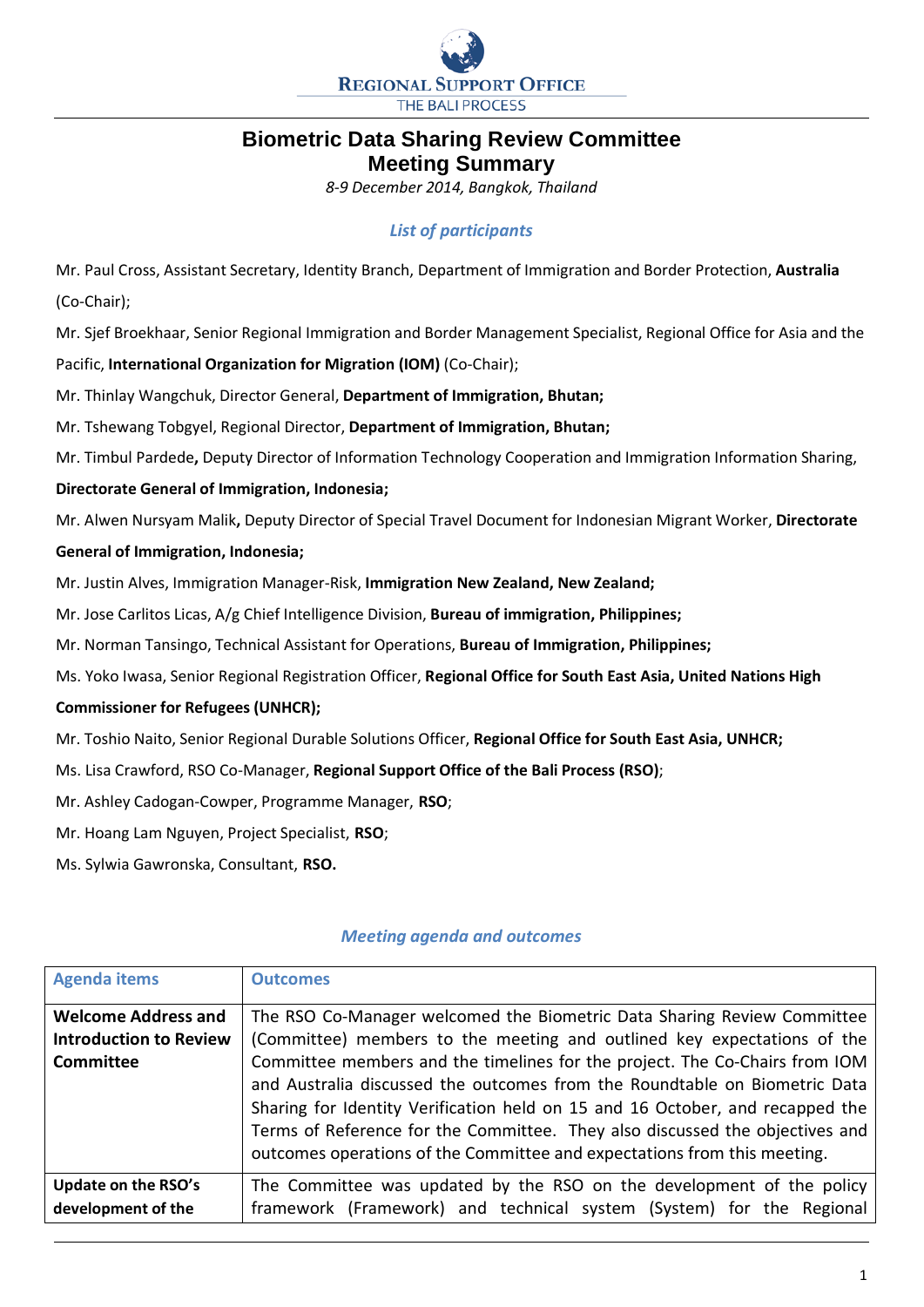| regional biometric data                            | Biometric Data Exchange Solution. The Committee exchanged views on the                                                                                                                                                                                                                                 |
|----------------------------------------------------|--------------------------------------------------------------------------------------------------------------------------------------------------------------------------------------------------------------------------------------------------------------------------------------------------------|
| exchange system                                    | progress of the development of the Solution.                                                                                                                                                                                                                                                           |
| <b>Review of draft Terms of</b>                    | The Committee reviewed and discussed the draft Terms of Use and the draft                                                                                                                                                                                                                              |
| <b>Use and draft Model</b>                         | Model Associated Arrangements (Exchange of Letters and Memorandum of                                                                                                                                                                                                                                   |
| <b>Associated</b>                                  | Understanding) that had been prepared and presented by Lam Nguyen of the                                                                                                                                                                                                                               |
| <b>Arrangements</b>                                | RSO. Comments to the drafts were noted for further consideration by the RSO.                                                                                                                                                                                                                           |
| <b>Hypothetical Scenarios</b>                      | The Committee was presented with 2 hypothetical scenarios that demonstrated<br>the potential operational and policy issues arising from the use of the System.<br>The Committee reviewed, discussed and raised key issues and questions which<br>will inform the further development of the Framework. |
| <b>Demonstration of three</b><br>vendor approaches | The Committee received a demonstration of the three vendor capabilities for<br>meeting the technical requirements of the System. The demonstrations raised<br>questions and generated discussion around approach and functionality.                                                                    |
| Overview of                                        | The Committee was presented with an overview of considerations for the                                                                                                                                                                                                                                 |
| <b>Considerations for the</b>                      | technical system by Ash Cadogan-Cowper of the RSO. The Committee discussed                                                                                                                                                                                                                             |
| <b>System</b>                                      | and raised questions which will inform the further development of the System.                                                                                                                                                                                                                          |
| <b>Discussion regarding</b>                        | The Committee was presented with the formative High Level Requirements of                                                                                                                                                                                                                              |
| <b>Refinement of</b>                               | the proposed System. The Committee discussed and suggested refinements to                                                                                                                                                                                                                              |
| <b>Requirements</b>                                | these requirements.                                                                                                                                                                                                                                                                                    |
| <b>Timelines and definition</b>                    | The Committee was advised on timelines, upcoming deadlines and defined dates                                                                                                                                                                                                                           |
| of next steps, including                           | for next meetings of the Committee and the RDSI project (see below).                                                                                                                                                                                                                                   |
| next meeting/s.                                    |                                                                                                                                                                                                                                                                                                        |

## *Summary of key points*

#### **1. Welcome address and introduction to Review Committee**

The RSO Australian Co-Manager opened the meeting by welcoming all participants. She emphasized the key aspects of the Solution: that it was non-binding, voluntary, and included a System that did not retain any data. She reaffirmed that the role of the Committee was to review the development of the Solution by the RSO, and that Committee members were not committing their governments/organizations to participating in the Solution. She reminded participants that they will be asked to defend and present the Solution to the full membership, and therefore she encouraged strong discussion during the meeting to develop a Solution in which participants had confidence. She reiterated that if a robust Solution can be developed, it will be a significant outcome that shows how the RSO is capable of delivering tangible outcomes on behalf of its members.

The IOM and Australian Co-Chairs discussed the outcomes from the preceding Roundtable on Biometric Data Sharing for Identity Verification held on 15 and 16 October and recapped the Terms of Reference (ToR) for the Review Committee. They reiterated the role of the Committee over the two days and discussed the objectives and the expectations of the Committee during the meeting. The Co-Chairs thanked the members for their participation.

#### **2. Update on the RSO's Development of the Regional Biometric Data Exchange Solution**

The Committee was updated by the RSO on the development of the policy framework and technical system for the Regional Biometric Data Exchange Solution. The key points of this update include: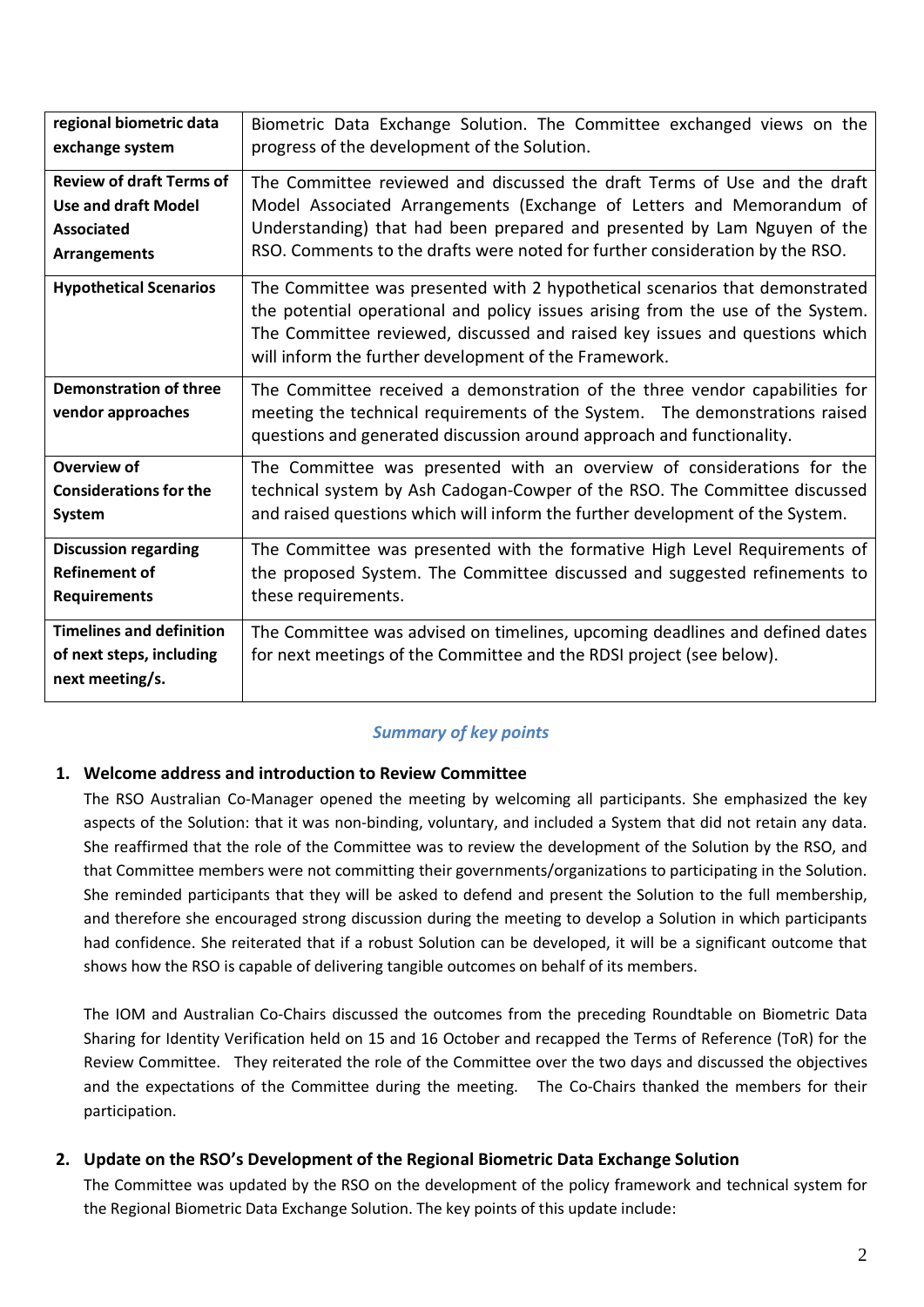- Four policy documents have been prepared for review by the Committee: the Terms of Use, Explanatory Notes, Model Exchange of Letters and Model Memorandum of Understanding.
- Four activities have been taken on the technical side: an environmental scan of the technical systems available, consideration of high level technical requirements, planning of the procurement of hardware and a commercial-off-the-shelf (COTS) software system, and testing of demonstrator software supplied by 3 commercial vendors.

### **3. Review of draft policy documents and hypothetical scenarios**

The Committee reviewed and discussed the draft Terms of Use, the draft Explanatory Note, the draft Model Exchange of Letters and the draft Model Memorandum of Understanding. The Committee also worked through 2 hypothetical scenarios: the first scenario involved a potential human trafficking case while the second scenario involved a people smuggling/refugee case. Both these scenarios drew out the key procedures and considerations for biometric data exchaneg through the Solution. The Review Committee considered that the RSO should:

- 3.1 Compile a table outlining the key documents that the Review Committee will review (see Appendix A).
- 3.2 Explore any alternative names for the "Terms of Use".
- 3.3 Provide greater emphasis in preambles and introductory paragraphs that the Solution should complement other data exchange mechanisms available and that the Solution will provide appropriate "checks and balances."
- 3.4 Provide greater emphasis that a high value, low volume approach will be taken as a starting point during the initial implementation phase, and any further expansion of the use of the System can be considered at a later time.
- 3.5 Clarify in the Terms of Use the key roles and responsibilities within the Solution.
- 3.6 Explore clearer definition of the "identification and identity verification" process.
- 3.7 Provide greater emphasis in the "Terms of Use" that requests can be sent through the System to multiple Participating Members.
- 3.8 Consider what standard basic information should be exchanged between Participating Members upon a positive biometric match.
- 3.9 Explore emphasizing that the System will involve data exchange rather than database sharing.

## **4. Demonstration of three Vendor Approaches**

The Committee was shown demonstrations of three possible vendor approaches from Daon, Biometix and Northrop Grumman/Morpho. These vendor demonstrations showed the different user interface, technical and administrator capabilities that are available when procuring a commercial-off-the-shelf (COTS) product.

## **5. Overview of Considerations for the System and discussion of High Level Requirements.**

The Committee discussed the key considerations in developing the System, the System's key design principles and the High Level Requirements for approaching the market for procurement. Committee members agreed that a hub-and-spoke model was the most appropriate architecture for the Solution, given the need for possible integration between members with different levels of technical sophistication. The Committee also agreed on the high level requirements for the System. The Review Committee considered that the RSO should:

- 5.1. Clarify what "no data will be retained" and "at rest" means
- 5.2. Explore whether there can be separate files within one request to easily upload into databases
- 5.3. Identify key roles and responsibilities, and milestones for the software and hardware procurements
- 5.4. Clarifying the balance between security and flexibility, for example considering any need for IP/MAC address registration